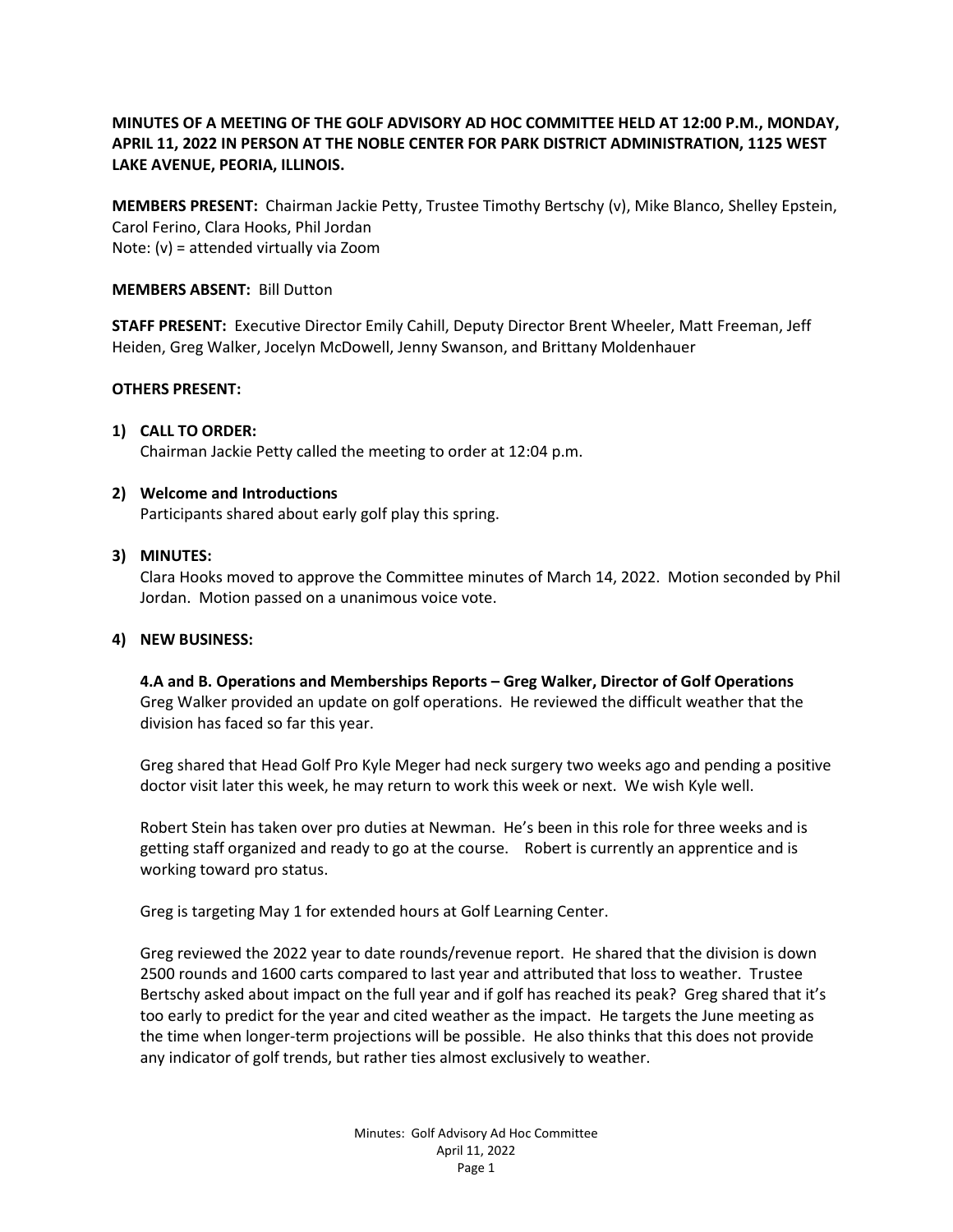Member Epstein asked about possibility/need to increase marketing when weather turns? Greg responded that it won't hurt, but did note that when weather was good, use has been high. The marketing team will be prepared to respond quickly depending on how numbers look.

Greg reviewed the January to March Member Report. He notes that 2022 is about 190 passes off from last year. Member Jordan asked about concerns raised about raising the price in 2022. Greg shared limited number of concerns raised and stated that the increase is justified and has been wellreceived when explained. Prices raised by \$35 and had not been raised since 2019. Greg stated that the committee should prepare for the possibility of an increase in 2023 if inflation continues to be an issue.

Greg reports that operational staffing is at good levels.

Member Jordan asked about when water stations would open. Jeff Heiden said those would be out this week ("soonly"). He also asked about holes in the practice green in Newman. Heiden said this week for that request as well. Finally, he asked about sand in the carts at courses. Greg said "soonly" as well. Member Ferino asked about sand on push carts. Greg will see if bottles are available for District rental carts and for user carts as well.

Greg concluded that he looks forward to a weather change and improved conditions for play. Point of sale system is also working well. Member Epstein asked about the season tournament schedule. Greg says there are two more tournaments than last year, with one added at each of Newman and Kellogg. Member Blanco asked about the two-man scramble which was removed. Greg reviewed rationale for its removal. Discussion about the balance between access to the courses vs. tournaments was had. Member Ferino also asked about Wine and Nines and staff will review the viability of adding that in 2023, using numbers from Parks on Tap in 2022 as an indicator.

# **4.C. Maintenance Report – Matt Freeman, Superintendent of Parks and Jeff Heiden, Director of Golf Maintenance**

Before the report, Member Jordan commented on the condition of greens at Newman vs. Kellogg. Heiden shared information about the kinds of grass at each course and stated that poa grass is an issue because it likes the cold, wet weather we are experiencing.

Heiden also shared that crab grass preventer hasn't been applied yet because of weather.

Superintendent Freeman informed the group that Erich Zimmerman has submitted his letter of resignation and Wednesday is his last day.

Director Heiden started by echoing Greg's comments about the weather. Not only is this affecting numbers, it's also affecting growth and repair of the courses. Heiden shared that trees will be planted in May and he provided updates on tee work as well. Both projects have been slowed by the wet weather. Madison hole number 3 work will begin this week. Most likely the tee work will take place this year and will be fully operational next year.

Member Epstein provided positive feedback about the impact of the trees cut by Newman 14 men's tee. Heiden shared that many golfers haven't been out to see the impact due to the weather.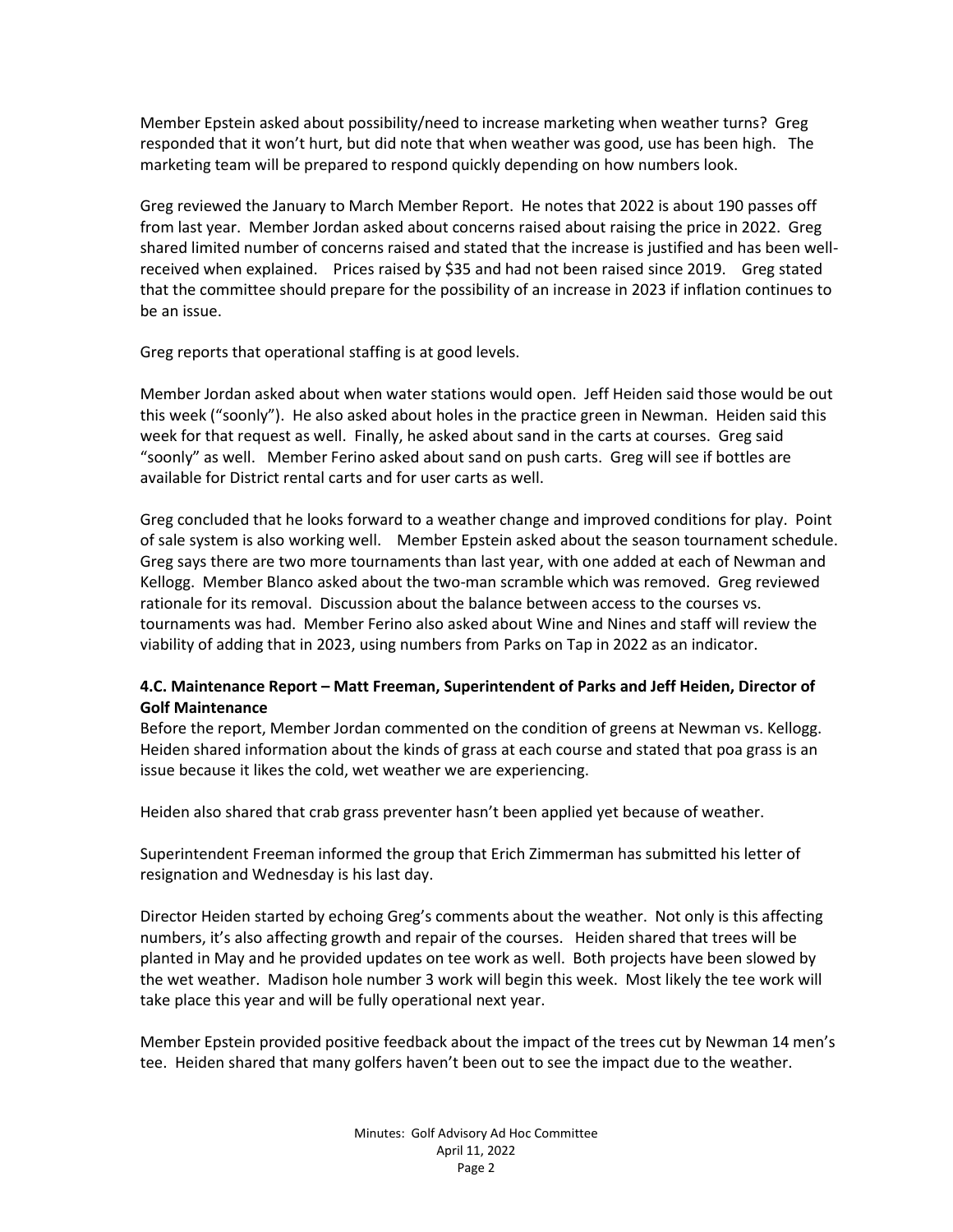Heiden says irrigation will be turned on soon and pre-emergents applied. He also shared about the process to mitigate the impact of the ash tree stumps which have been removed and will be filled and seeded this spring/summer.

Staffing levels have been slow to return due to weather. Heiden did express concerns about the aging of his workforce.

Freeman also let members know that we are waiting on the weather turn to set a date for the education day at Newman. Consensus was sought on best day of week/time of day for a tour. The group agreed to a mid-morning time on Thursdays if possible.

The group agreed to work toward setting a date for a press conference to celebrate the tree stump carving after the plaque dedicating the project and honoring donors is completed.

## **4.D. Marketing Report – Jenny Swanson and Brittany Moldenhauer**

Jenny reviewed the timeline for both direct and electronic mail outreach for member solicitation. Jenny and Greg have worked to build a list for outreach targeting league members as well. Using the new system, they will send an email to everyone who has played without memberships and target the impact of a membership on future play.

She also let the members know that creative is in place to be deployed quickly if needed in May/June.

Member Jordan asked about "30,000 foot plan" for golf marketing. Jenny talked about the strategy for the remaining part of the year and will present a full 2023 plan when we get to fall. Future reporting will include metrics and analytics that can be shared with the committee as well. Discussion was had about the opportunity and challenges of golf marketing in Peoria. Members encouraged "over-communication" to members and users about course conditions. Brittany shared that they are working to monitor the golf social media pages and helping to respond to user inquiries in a timely manner.

Member Ferino asked about cross-promotion of District memberships to include golf access. Jenny shared an internal discussion about connectivity between golf and the RiverPlex. She also shared member discounts available for multiple membership purchases.

Jenny concluded with notification that website updates and improvements are pending. These will be completed this week.

# **4.E. Playing Fore Our Parks Golf Outing – Jocelyn McDowell**

Jocelyn introduced the District's planned golf outing to members. The outing is scheduled for June 9, 2022. Members received electronic copies of the outing invite and hard copies were provided for distribution to friends and family. Member Jordan asked about the timing for the event and Jocelyn shared that she has secured \$6000 in sponsorship to date. Jordan offered a possible sponsor to Jocelyn for follow-up.